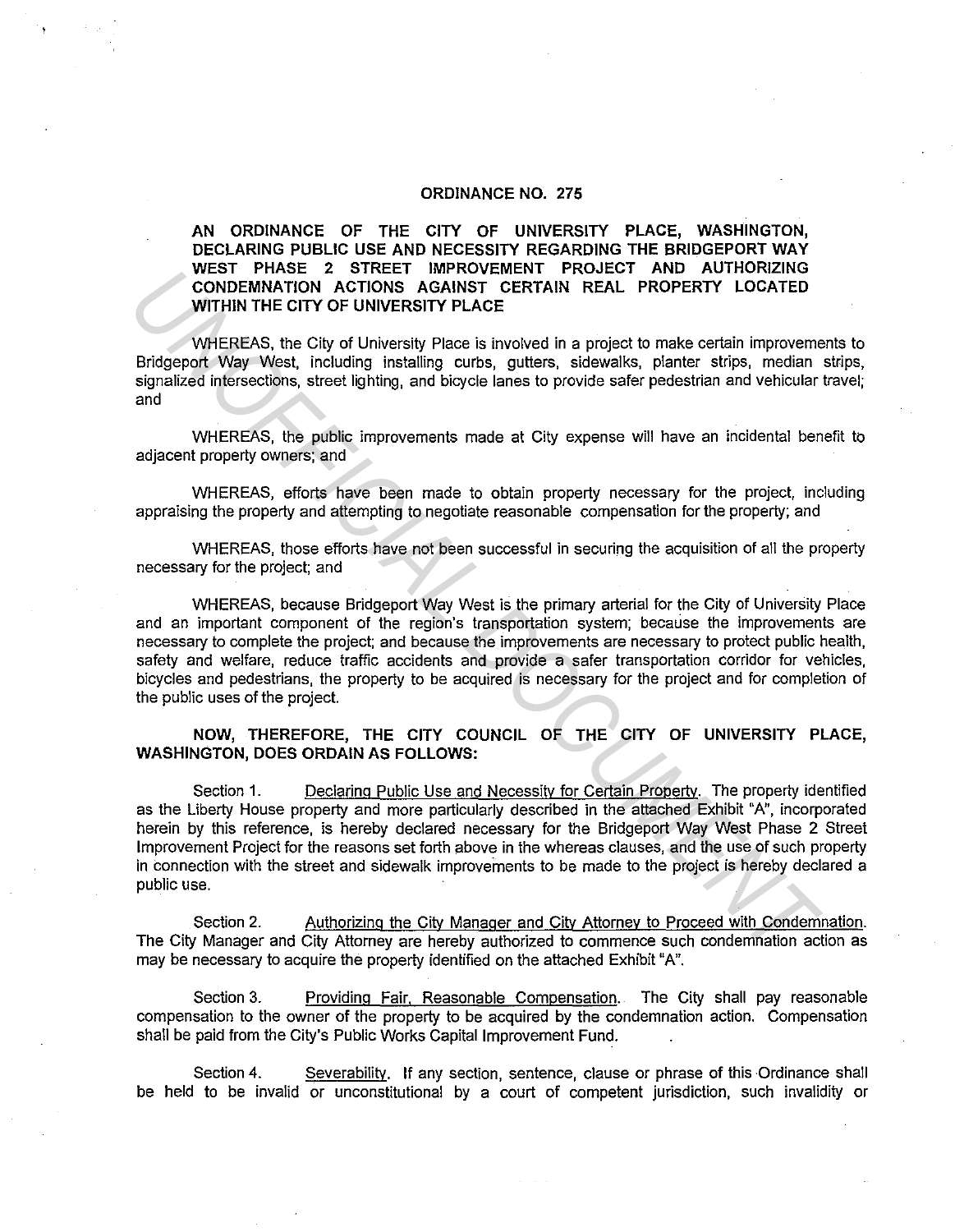unconstitutionality shall not effect the validity or constitutionality of any other section, sentence, clause or phrase of this Ordinance.

Section 5. Publication and Effective Date. A summary of this Ordinance consisting of its title shall be published in the official newspaper of the City. This ordinance shall be effective five (5) days after its publication.

**PASSED BY THE CITY COUNCIL ON THIS 15th DAY OF MAY, 2000.** 

**ATIEST:** 

Susan Matthew, City Clerk

n, City Attorney ATTEST:<br>
ATTEST:<br>
Susan Matthew, City Clerk<br>
APPROVED AS TO FORM:<br>
ApproveD AS TO FORM:<br>
ApproveD AS TO FORM:<br>
Date of Publication: May 19, 2000<br>
Effective Date: May 24, 2000<br>
Effective Date: May 24, 2000

May 19, 2000 May 24, 2000

**M:!ord/2000/condemnarion liberty house Parcels: 02-20-15-4-006 & 02-20-15-8-013**  2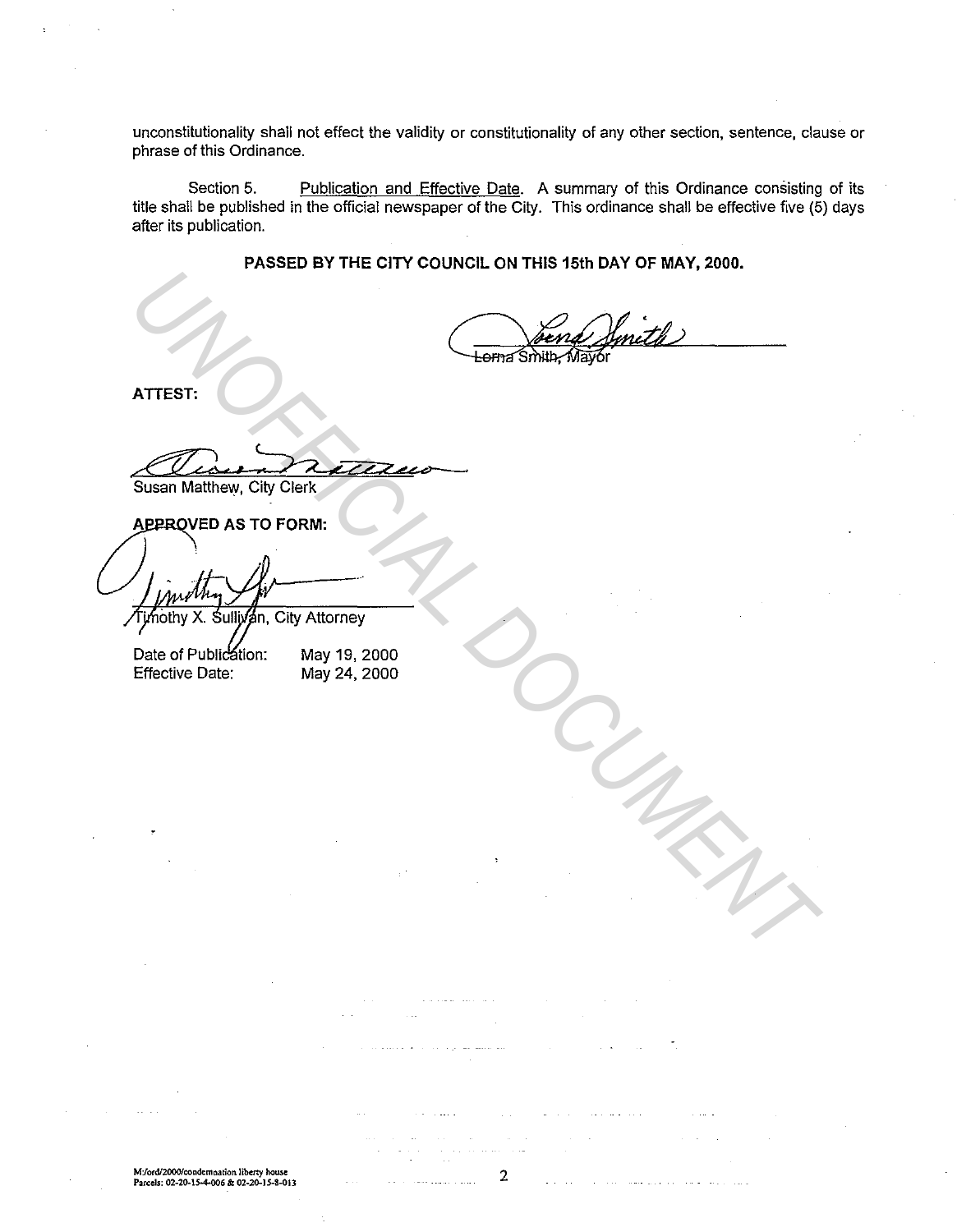## **EXHIBIT A**

# **(page 1 of 2)**

### **LIBERTY HOUSE PROPERTIES - PARCEL NUMBER 1**

# **PARCEL DESCRIPTION**

#### **PARCEL A:**

THE WEST 230 FEET OF THE SOUTH 180 FEET OF THE SOUTHWEST QUARTER OF THE SOUTHEAST QUARTER OF SECTION 15, TOWNSHIP 20 NORTH, RANGE 2 EAST OF THE WILLAMETTE MERIDIAN, IN UNIVERSITY PLACE, PIERCE COUNTY, WASHINGTON.

EXCEPT THE WEST 30 FEET AND THE SOUTH 15 FEET FOR ROADS.

ALSO EXCEPT THAT PORTION LYING WESTERLY OF A LINE DRAWN PARALLEL TO AND 35 FEET DISTANT EASTERLY OF THE FOLLOWING DESCRIBED LINE: BEGINNING AT THE SOUTHWEST CORNER OF THE SOUTHWEST QUARTER OF SECTION 15, TOWNSHIP 20 NORTH, RANGE 2 EAST OF THE WILLAMETTE MERIDIAN; THENCE NORTH 01°54'30" WEST ALONG THE WEST LINE OF SAID SUBDIVISION 180 FEET TO THE TRUE POINT OF BEGINNING. FOR THIS LINE DESCRIPTION; THENCE SOUTH 01°54'30" EAST ON SAID WEST LINE OF SAID SUBDIVISION, A DISTANCE OF 30 FEET; THENCE ON A CURVE TO THE LEFT WITH A RADIUS OF 1,041.80 FEET AND AN ANGLE OF 35°00'00", A DISTANCE OF 150 FEET, MORE OR LESS, TO A POINT ON THE SOUTH LINE OF SAID SUBDIVISION, SAID POINT BEING THE TERMINUS POINT OF THIS LINE DESCRIPTION. **INSERTY HOUSE PROPERTIES - PARCEL NUMBER 1<br>
PARCEL A:**<br>
PARCEL A:<br>
PARCEL A:<br>
PARCEL A:<br>
THE WEST 230 FEET OF THE SOUTH 180 FEET OF THE SOUTHWEST QUARTER OF THE<br>
SOUTHEAFT OF THE SOUTH 180 FEET OF THE SOUTHWEST QUARTER OF

ALSO EXCEPT THAT PORTION LYING SOUTHERLY OF A LINE DRAWN PARALLEL TO AND 35 FEET DISTANT NORTHERLY OF THE FOLLOWING DESCRIBED LINE: BEGINNING AT THE SOUTHWEST CORNER OF THE SOUTHEAST QUARTER OF SECTION 15, TOWNSHIP 20 NORTH, RANGE 2 EAST OF THE WILLAMETTE MERIDIAN; THENCE ON THE SOUTH LINE OF SAID SUBDIVISION SOUTH 88°54'10" EAST, A DISTANCE OF 30 FEET; THENCE SOUTH 86°02'10" EAST, A DISTANCE OF 100.12 FEET; THENCE SOUTH 88°54'10" EAST PARALLEL TO THE SOUTH LINE OF SAID SUBDIVISION, 100 FEET TO A POINT, SAID POINT BEING THE TERMINUS POINT OF THIS LINE DESCRIPTION.

ALSO EXCEPT THAT PORTION LYING WITHIN THE AREA BOUNDED BY THE ARC OF A CIRCLE HAVING A 30 FOOT RADIUS AND THE SEMI TANGENTS OF SAID CIRCLE. SAID SEMI TANGENTS BEING THE NEW EASTERLY RIGHT-OF-WAY LINE OF BRIDGEPORT WAY AS DESCRIBED ABOVE AND BY THE NEW NORTHERLY RIGHT-OF-WAY LINE OF CIRQUE DRIVE WEST AS DESCRIBED ABOVE.

ALSO EXCEPT THAT PORTION CONVEYED TO THE CITY OF UNIVERSITY PLACE BY DEED RECORDED UNDER RECORDING NUMBER 9712110628.